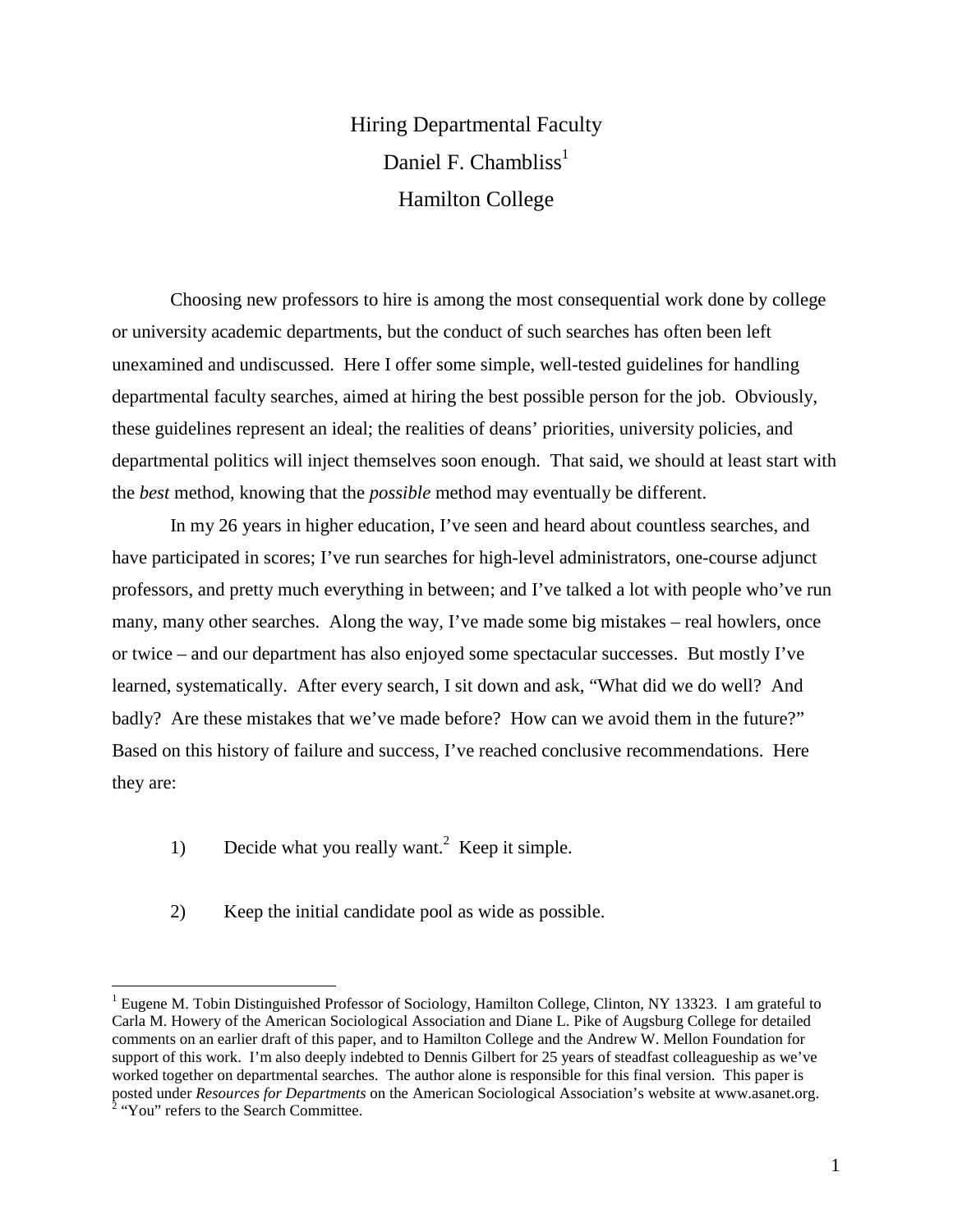- 3) Pour time into hiring decisions.
- 4) Don't fall in love with a candidate.
- 5) Hire for demonstrated strength, not for lack of weakness.
- 6) Rely on the record.

Let us consider these recommendations in order.

# **1) Decide what you really want. Keep it simple.**

 Usually, committees draw up a "wish list" for the successful candidate: we want a productive scholar in the key area that we most need (or where we're pushing), a fine classroom teacher, a supportive, helpful colleague, with lots of growth potential, who will enjoy living here, can cover several different fields we want to offer, will stay here more than a few years, and who will more or less solve all our problems. Here's a sample job listing, posted by one of the finest liberal arts colleges in the U.S.:

 "We are seeking applicants deeply committed both to teaching academically-oriented undergraduates and to conducting basic research in the sociology of work, organizations, and markets. The successful candidate should have a substantial interest in race and ethnicity in an American context, with emphasis on economic sociology as a vehicle for understanding the situation of African-Americans. Demonstrated competence in classical sociological theory and quantitative methods is required."

That's asking a lot.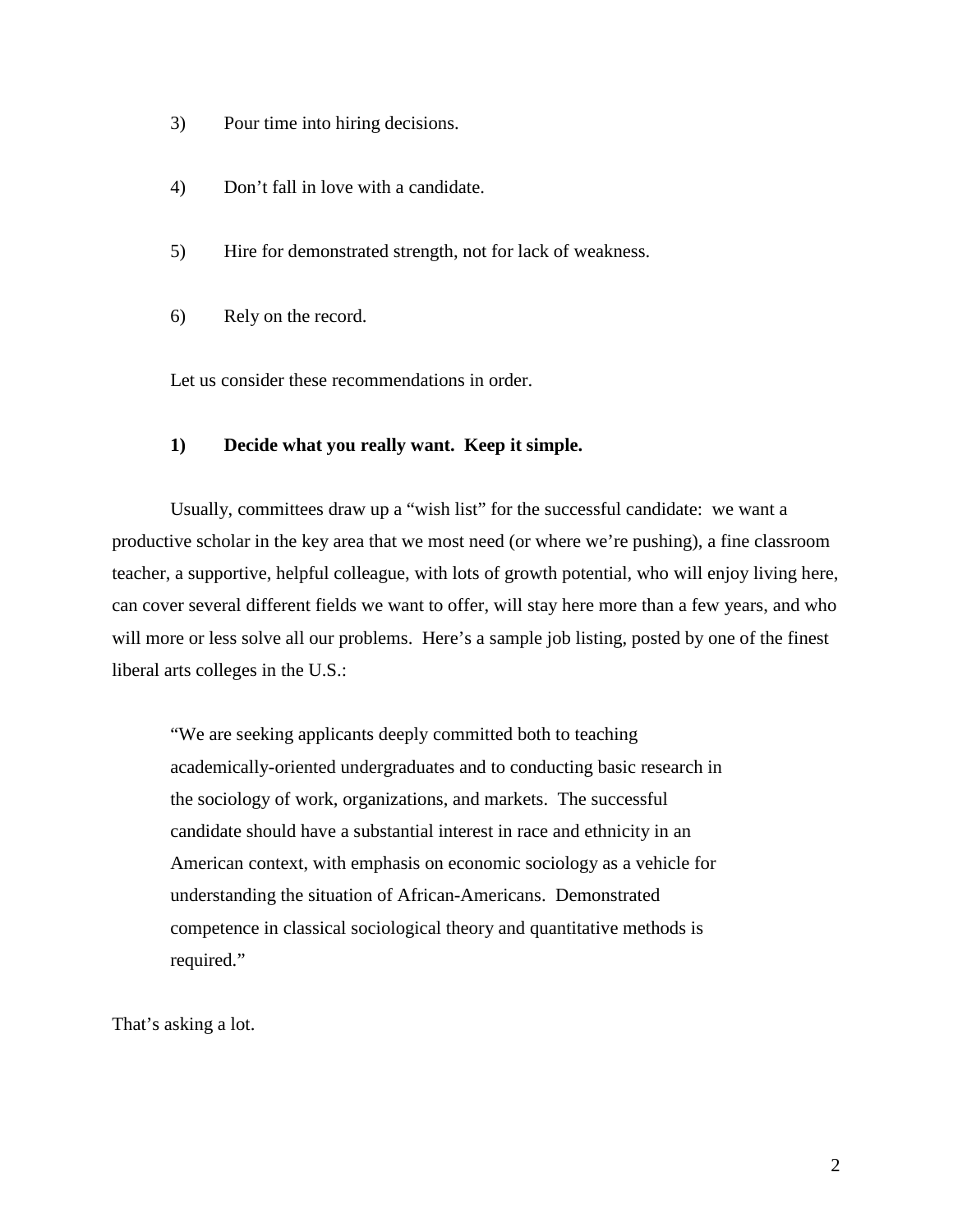And this doesn't only happen with entry-level positions; it may be more common at high levels. I once chaired a search for a Dean of Admission at my college, and an important trustee told me that we should prepare "a detailed job description, with a list of at least a dozen skills that would be needed." I smiled and thanked him, and conscientiously ignored his advice. In trying to meet the requirements, candidates would have been selected for their looks, personality, personal charm, apparent intelligence, computer skills, willingness to travel, writing and speaking abilities, years of experience, knowledge of our region, established contacts in the field, etc.

 That's the wrong approach. The more detailed your requirements and the longer the list of needed skills, the more likely you'll hire a crashing mediocrity.<sup>3</sup> She'll have all those skills, and won't be truly excellent at anything. Computer skills are necessarily in any contemporary Admission Office, for instance, but a good Dean can hire in such expertise; she needn't have the skill herself.

 In our Sociology Department at Hamilton what we really want is an excellent teacher for high-quality undergraduates. What matters for us is the proven ability to be a great teacher with the kind of students we have and want. Many things *don't* matter. Being an "OK" teacher is not very helpful for us; strong teaching with strong students is crucial, but mass appeal is not necessary; scholarship is not the first criterion, although in practice the intellectual horsepower required in being excellent with good students frequently brings good scholarship with it. We'd like to hire a pleasant person, but that's not how we pick finalists. As for personality, I would say that integrity is a necessary characteristic in an excellent teacher, so that does count. Our founding department chair used to ask, "Is this person a good human being?", a standard that really does work well in preventing disasters. Beyond this, though, we aren't hiring anyone to be friends with us. We've explicitly discussed, and reluctantly set aside, candidates' suitability for teaching us, the faculty, new things. And interestingly, it's not crucial – and not even necessary – to be dynamic, or charismatic, or have a "deep commitment to teaching." If you're a great

 $\overline{a}$ 

 $3$  As statisticians remind us, the joint probability of a series of independent events equals the (multiplicative) product of their individual probabilities. In other words, as you add requirements, the chance of meeting all of them soon becomes vanishingly small.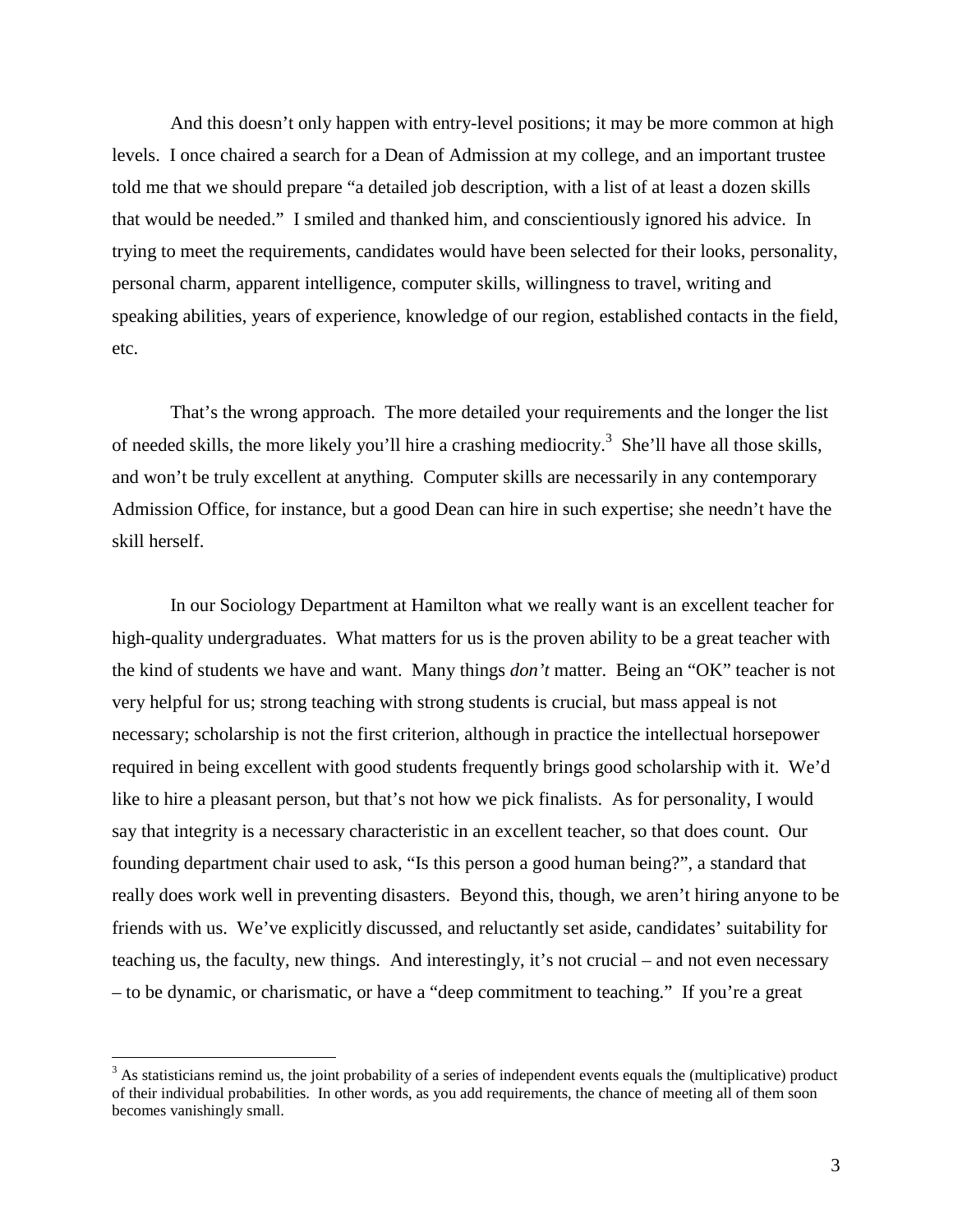teacher with great students, you're in. The simplicity of the standard makes the selection process far simpler. And it frees us from the more conventional rankings of candidates.

 Again, the key issue is: What do you really want? A pleasant colleague for 30 years? A great undergraduate teacher? A famous person, to add to the luster of your program? A superbly competent, productive researcher? A workhorse to carry the department's service obligations? Once you've settled on the goal, it's much easier to get there. If the priority is a diversity hire, be clear on that; then recognize that you've just dramatically limited your pool. So don't be foolish and dogmatically require three or four other "must have" characteristics. Statistically, with every factor you add, the odds of success go down.

Finally, write it down – put on paper "what you really want," so in the crush of time and the excitement of finding a great person who doesn't fit, you'll remember your goal.<sup>4</sup> Put that piece of paper in a file somewhere, so years later, after your new person is clearly part of the program, you can go back and remember what you wanted, and see what you got. That way you avoid the common mistake of changing your goals *after* the hire: picking a person who's a great scholar, then firing her for not teaching well; hiring a teacher, then firing him for lack of publication; hiring in a representative of some group, and then later – when she is still that same person you hired – firing her for not being something else. People in the business world call this mistake "hire for A, fire for B." I've seen colleges hire someone because he's a faculty spouse, then fire him later for not publishing – even though he's still the faculty spouse. Or hire an excellent coach, then fire him for enforcing policies that he explicitly announced while still a candidate. Or pick a president because he's charming, well-spoken, intelligent, and totally committed to getting along with people, and then be miffed because "he's unwilling to fight" for what he wants. Most failed hirings occur when the candidate simply continues to be himself or herself, and the college decides – after moving the person to a new home, planting them in a new job, spinning their family into new settings – it now wants something different from what it hired. This practice, so widespread as to be almost the norm, accounts for most of the unsuccessful hires I've seen. It's rarely the candidate's fault; it's the employer's.

<u>.</u>

<sup>&</sup>lt;sup>4</sup> Sometimes the opportunity is so good you'll change the goal; that's okay, but don't pretend you aren't doing it.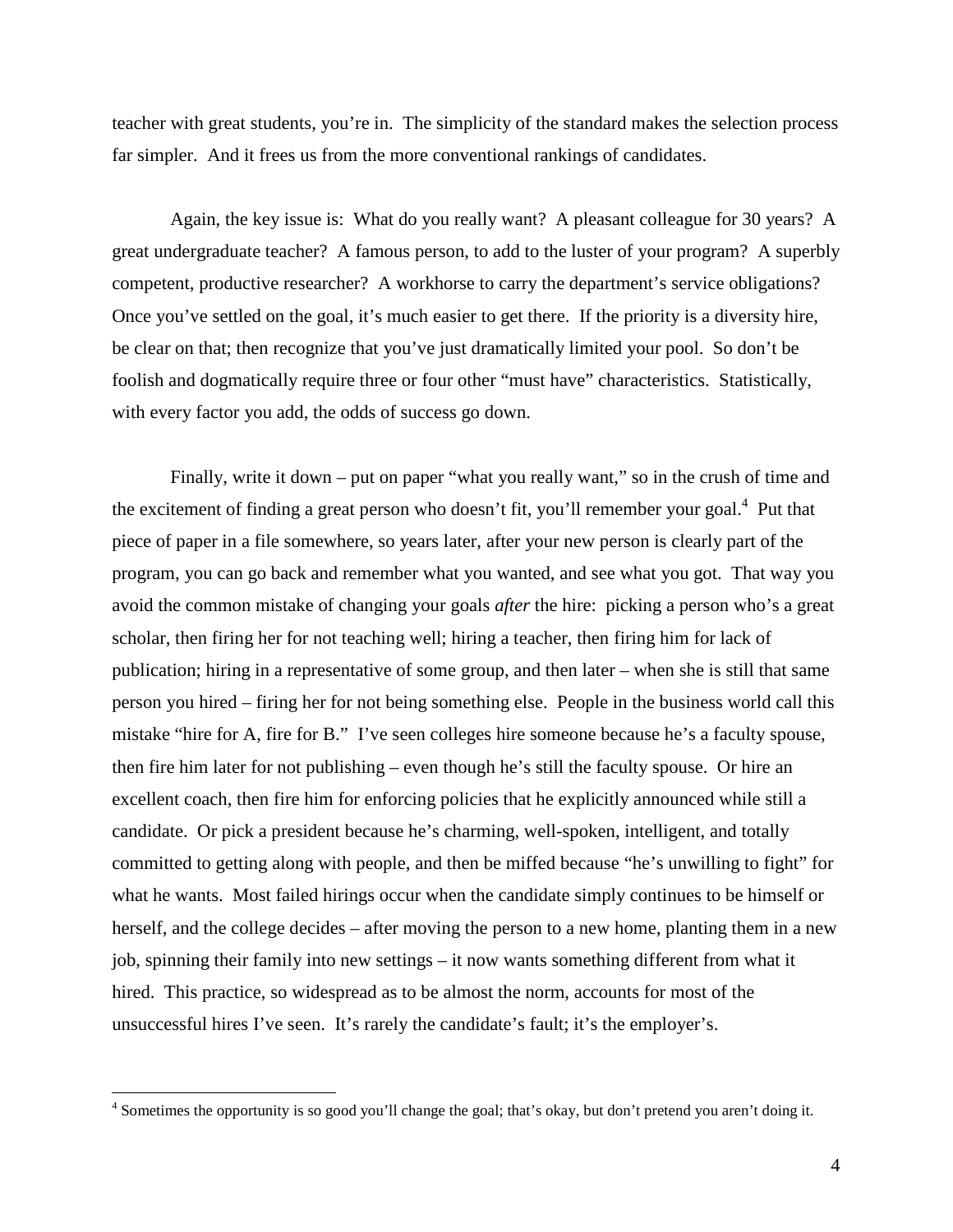# **2) Keep the candidate pool as wide as possible.**

 Too often, departments narrow their pool of candidates at the outset, before even seeing the records of real people. This may take the form of picking a substantive area that either "we need to cover" (plausible) or "we'd like to have" (the old wish list problem again). When you make a minor factor into a *sine qua non*, you eliminate most of the best people. When you choose areas to advertise (in my discipline, it might be stratification, quantitative methods, or criminology, for instance), you immediately eliminate the majority of otherwise strong candidates who may well fill your needs splendidly. Remember: *the more things you want, the fewer great things you'll get*.

 Consider this. In American sociology, some 300 new Ph.D.s a year are looking for jobs. If we say "we want our new person to teach research methods," and use that as a selection criteria up front – in our ads, in our first cuts – we reduce the pool to perhaps 50 people who can plausibly claim to be "in methods." We've cut out, before seeing their records, 250 people who might well be able to teach methods, but either don't think they can, or have never tried, or may in fact be so good at other things that we wouldn't care if they can teach methods. Most strong graduate students have the substantive expertise to teach undergraduate research methods. But we'll never know. Several years ago we offered a position to a specialist in Chinese gender studies – a very minor field when considering all of sociology. "China" showed all over her vita; she was clearly tracked as a China expert. But her quality as a teacher was outstanding, and she had the intellectual power to work with our students. It turned out that she could easily teach research methods, gender, family, international development, and a number of other strong undergraduate courses, with no problem at all, as well as courses on China. Her background was quite broad, and she had the ability to teach many fields on short notice; we only had to get past the fact that her "major field" was not one we would have picked. But other schools dropped her from consideration immediately, seeing that she wasn't in the areas they "needed."

 Or this: more recently we hired a woman from UC Berkeley, smart as a whip, whose listed area is Uzbekistan. *Uzbekistan*, that's right. Applying for small college jobs she hit a wall. Few small schools can afford such a narrow, not to say obscure, specialization. But our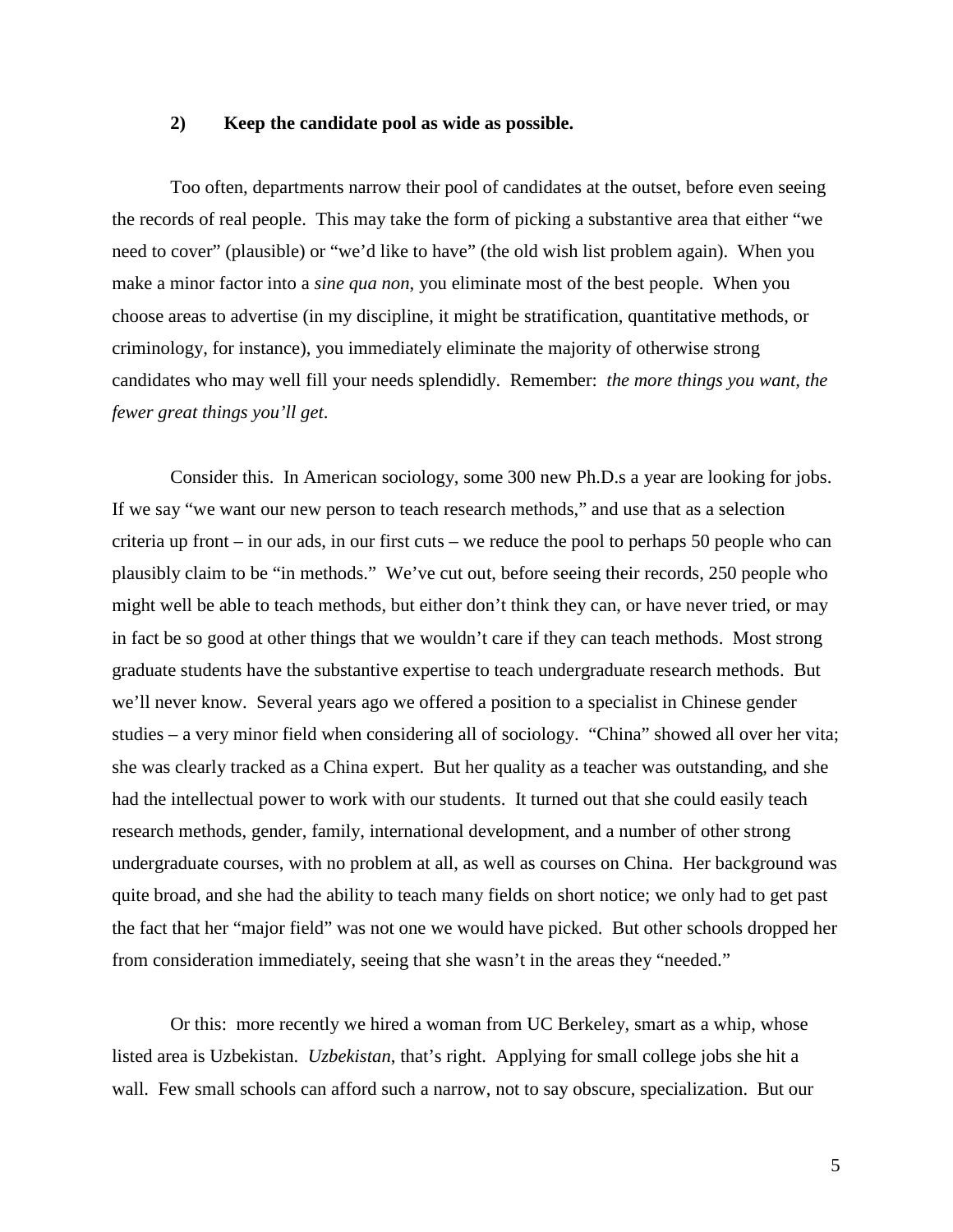criterion was "excellent teacher for high-level undergraduates," and she seemed to be that. Her intellectual capability was top-notch, her teaching quite strong, and – when you actually got down to talking with her – she could fluently discuss culture, politics, stratification, research methods (in some fascinating detail), and, for that matter, American society. Her specialty was Uzbekistan (she learned the language to do her research, on top of knowing Russian already); but for undergraduates, she knew about many other things that they needed. Most of our competitors didn't even consider her, I suspect *(Uzbekistan!)*. Finding great candidates sometimes means finding candidates other departments don't recognize as being great.<sup>5</sup>

 Keeping the pool wide also helps you avoid fighting over the conventionally "top ranked" candidates. I remember in graduate school seeing candidates who were "on the circuit" – visiting six or eight different graduate departments; parlaying one interview into several others as departments realized this was a "hot" candidate; playing one offer against another, making better and better deals while departments fell over themselves fighting to get the "obvious" stars. One major university sociology department, desperate to improve their standing, tried for four years running to hire in "three big names" to jumpstart their program. Every year, they would announce a search, go after major stars – in the conventional rankings – and find their offers being played as chips in obtaining other offers, squeezing counteroffers from home institutions, and jacking up salaries. In the end, that department was always turned down. Faced with this perpetual failure, they would again go out the next year, and do the same thing all over again. Apart from the organizational obstinacy of such a refusal to learn, the department suffered from the insecure belief that no candidate could be good unless everyone else thought they were good. They would, as one colleague told me, "wait until everyone else thought the guy was hot" before making an offer.

 During the same period, they lost an astonishing array of first-rate untenured people, some of whom they would later try to hire back, to no avail.

 $\overline{a}$ 

<sup>&</sup>lt;sup>5</sup> Or even plausible for entry-level jobs: our last two assistant professor hires were in their forties; one was teaching at a theological seminary, the other working in a law firm. At last report, both are performing wonderfully as undergraduate teachers.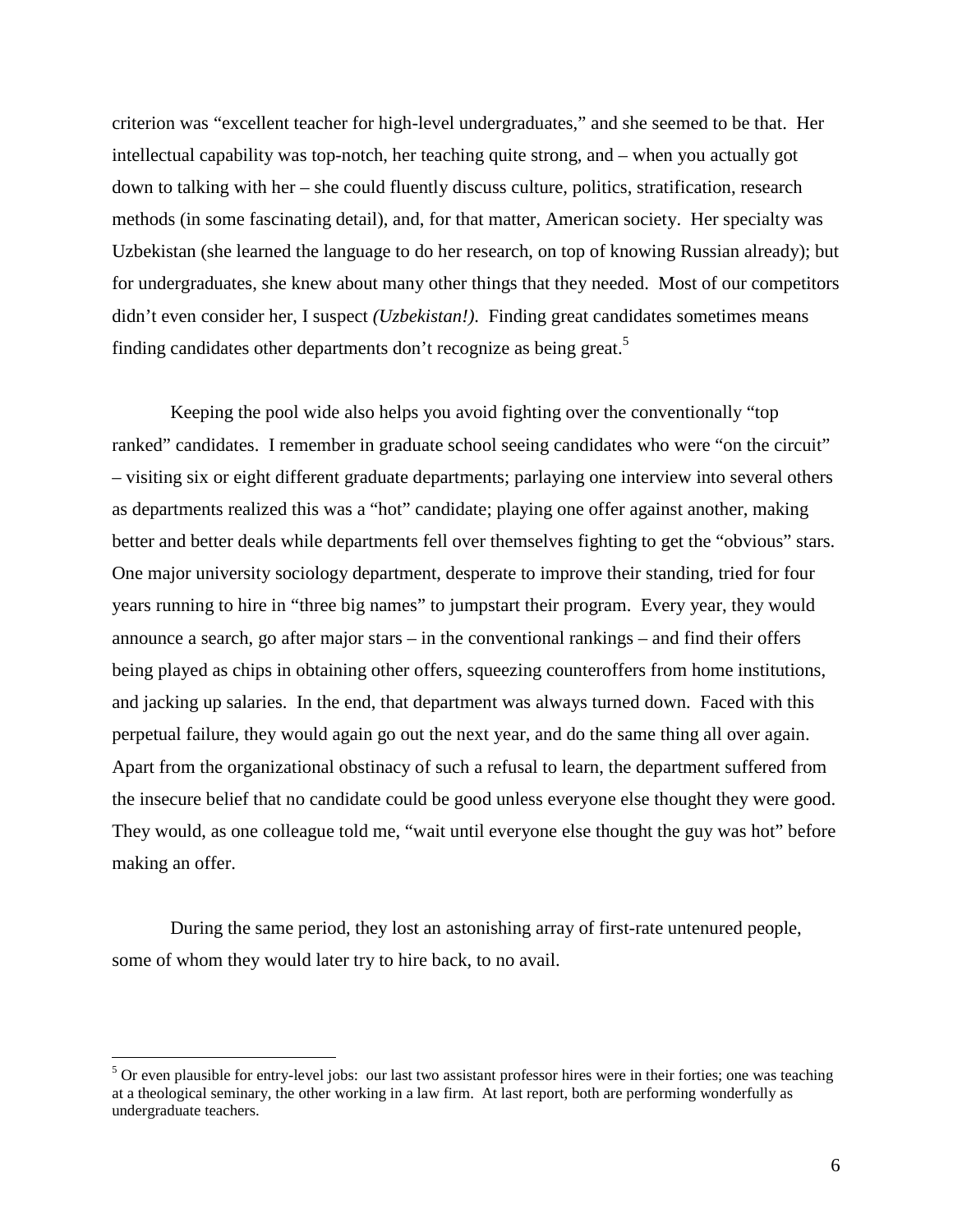Yes, you may need certain areas – it's hard to fake organic chemistry – but barring such factors, you'll do well to keep an open mind, and a wide open candidate pool, as long as possible. Remember: what do you *really* want?

# **3) Pour time into personnel decisions.**

 Hiring matters. Nothing matters so much, or so decisively. Personnel decisions are the most important thing you do. Nothing else even comes close, both positively and negatively. Great hires leverage your own effectiveness: every great teacher you hire doubles your own impact on students (it's not only your teaching, it's the teaching of everyone you've hired); every strong colleague you bring in makes your work and your colleagues' work better. Surrounded by experts, you get accurate answers quickly; surrounded by good teachers, your own teaching improves, as you see how it's done. With easily tenurable colleagues, you don't lose sleep worrying over tenure decisions. With well-networked peers, you gain network contacts. Great teachers attract great students to your major, making your classes more fun. Hardworking younger colleagues organize department events, arrange field trips, remember secretaries' birthdays and energize the entire department. With great teachers in the department, you and your Chair aren't constantly fending off student complaints; with great scholars, your department gains legitimacy in the profession, making the next hire easier; your own work gets to editors a bit more easily; at conventions, your own status goes up, just a little, when people see your nametag and recognize your department. Everything becomes easier when you're surrounded by good people.

 And, just as surely, bad hires will torment you forever. During searches, some of us curse the aggravation of reading hundreds of files over their weekend; but if you want true aggravation, try spending 30 years with a bozo in the office next door. If you hire badly, you'll hear complaints from students, and face the embarrassment of knowing you caused the problem. At conferences, colleagues' eyes will drift when they hear whom you've hired. You'll spend endless hours in off-year reviews, evaluations, meetings with the Dean, meetings with the Appointments Committee, and – in the worst cases – meetings with the college attorney. Or if, God forbid, your mistake gets tenure – well, then you're in for 30 years of student complaints,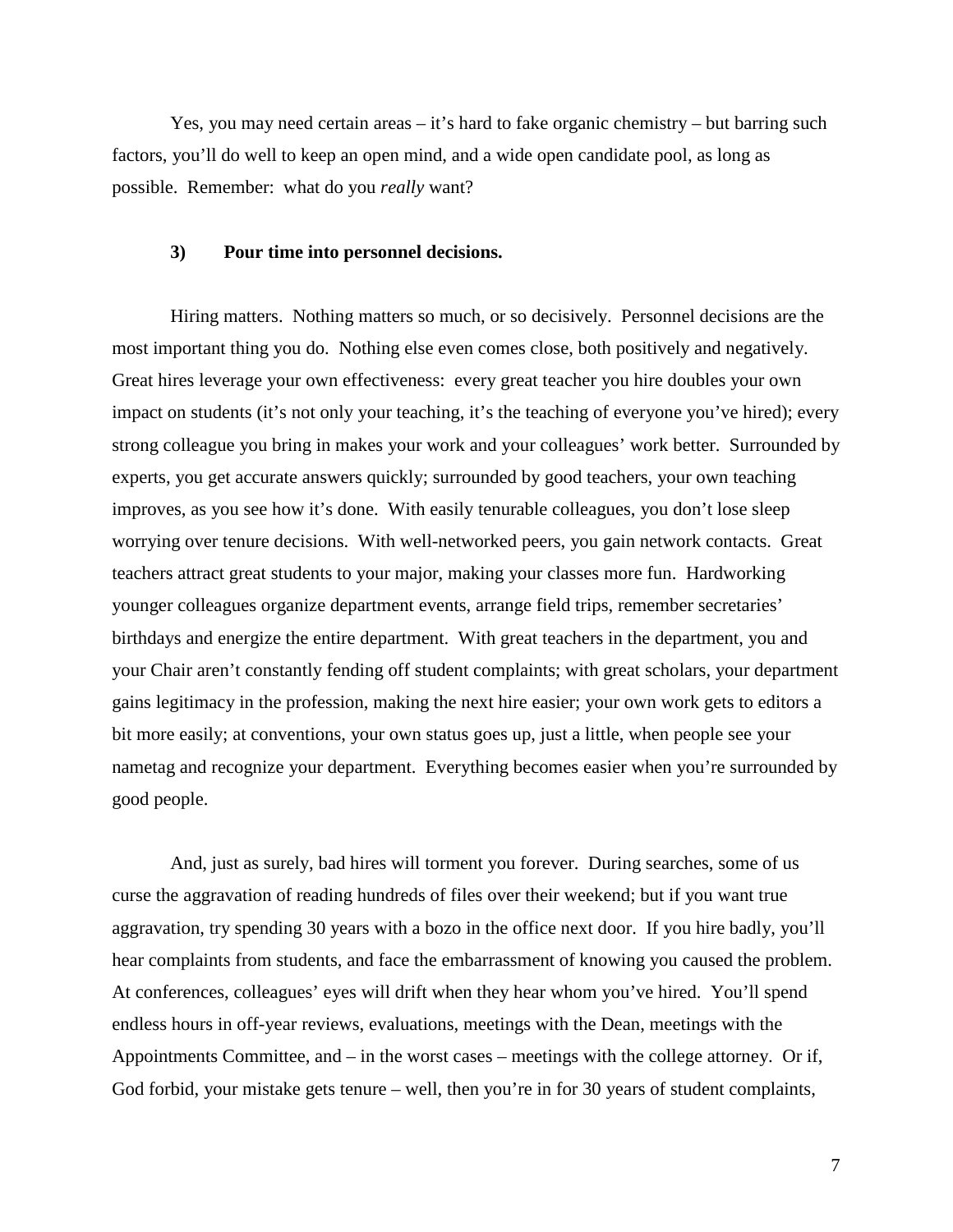lousy colloquia, lowered standards, etc., etc. Your precious new curriculum falls flat because of poor execution; your departmental prestige drops through the floor; and on campus, students avoid your classes, and one of those college guidebooks declares that your department "is known as the campus 'gut.'"

 All in all, then, it's worth spending a long weekend reading files carefully, and putting in the time picking the right person. Read through the finalists' files multiple times, taking notes, looking for patterns. Read the recommendation letters, all together. Does no one say "Ben is a pleasure to work with?" Do they all mention, in passing, his "shy" or "diffident" manner? Do they praise his "commitment," but never mention his "performance"? Do the work. Don't fade at the end of the process, however tempting it may be. I once heard someone propose, as time ran out, exhaustion set in and tempers began to fray, that with five candidates left in the search the committee should draw names at random and call them in order, with whomever answered first getting the offer. The idea had a certain appeal, but the committee decided to persevere and keep debating. Remember: this is the most important decision your department can make. Lavish it with attention; pour time into it.

Here are five good ways to spend time on a search:

Make sure the position is attractive. We work with our deans at constructing visiting slots that run for two years, not one, so that we attract stronger candidates; at keeping the defined areas as open as possible; at getting very competitive salaries (our trustees have been extraordinarily helpful there); at having the position approved early enough for us to launch our ads and word-of-mouth efforts at the season's beginning; and so on. We resist using term positions, narrowly defined slots, underfunded adjuncts, and other "warm body" solutions that some administrators seem to favor. Any improvement in the position definition is worth working for.

Work on generating a large, high-quality pool. We try to interview at our annual convention, even though it's held in August, far before any application deadlines. As chair I usually interviewed 20-30 potential candidates at the meetings, not so much to "make cuts" as to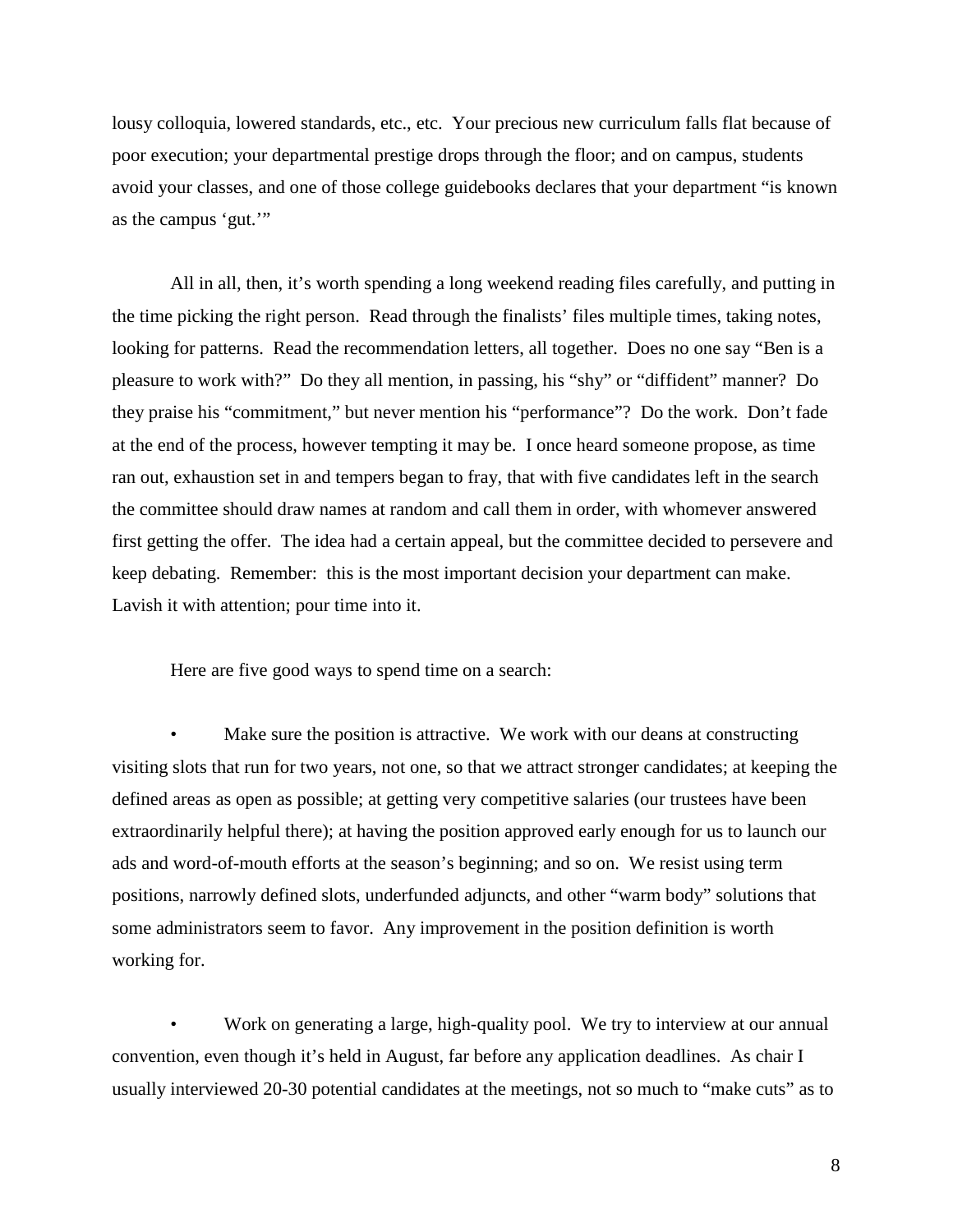show the flag, generate a little publicity for our (relatively unknown) school, to discover diamonds in the rough and to eliminate obvious turkeys. Our first contact with a star named Gwen Dordick was as a "well, let's talk to her" candidate at the convention; we were immediately struck by her flamboyant enthusiasm for her work, her passion for research, and a personal intensity that we thought would be very attractive to students. On paper, we wouldn't have given her a second thought; but once the personal contact was made, we decided to look closer. Or Paula Rust, a spectacular find for us back in 1988, didn't even list her expertise in quantitative methods on her vita; coming from a very quantitative department, she saw her skill as modest. Only in a face-to-face interview did we realize that she was a "numbers cruncher," and so offered us more than any other candidate we saw that year.

Spend time with the files. Once you've got the short list  $-12-20$  people at some universities, or maybe five at others – study the applications, especially any first-hand writings (papers or articles the candidate has written) and the letters of reference. Look for patterns in reference letters; you want to figure out who these people are, what are their real strengths and weaknesses. Candidates themselves won't tell you – often, they can't – and even their mentors may not be clear on it themselves. If you can only bring one candidate to campus, the written record, or spoken conversations with colleagues who know candidates, are that much more important.

 For instance: in 1992, Gwen Dordick, mentioned above, applied to us coming from Columbia University, a sociology department in which it was notoriously difficult to complete a Ph.D. In person, Gwen was passionate, enthusiastic, and a little bit chaotic – a sort of unformed bundle of energetic intellect, with only a vaguely defined set of results or future directions. As we studied her letters, we noticed that almost all of her references indicated in various ways, usually quietly or in passing, that they were a bit surprised she'd come that far; that she'd surpassed their expectations; that she wasn't their typical student, etc. They also said she was uncommonly courageous, physically, morally and intellectually; blessed with native intelligence; and totally committed to her work, and to forging her own path in it. The bulk of their remarks were quite positive. But none thought she was a perfect candidate, and in fact there were little hints that they were concerned we might take her as representative of the Columbia product.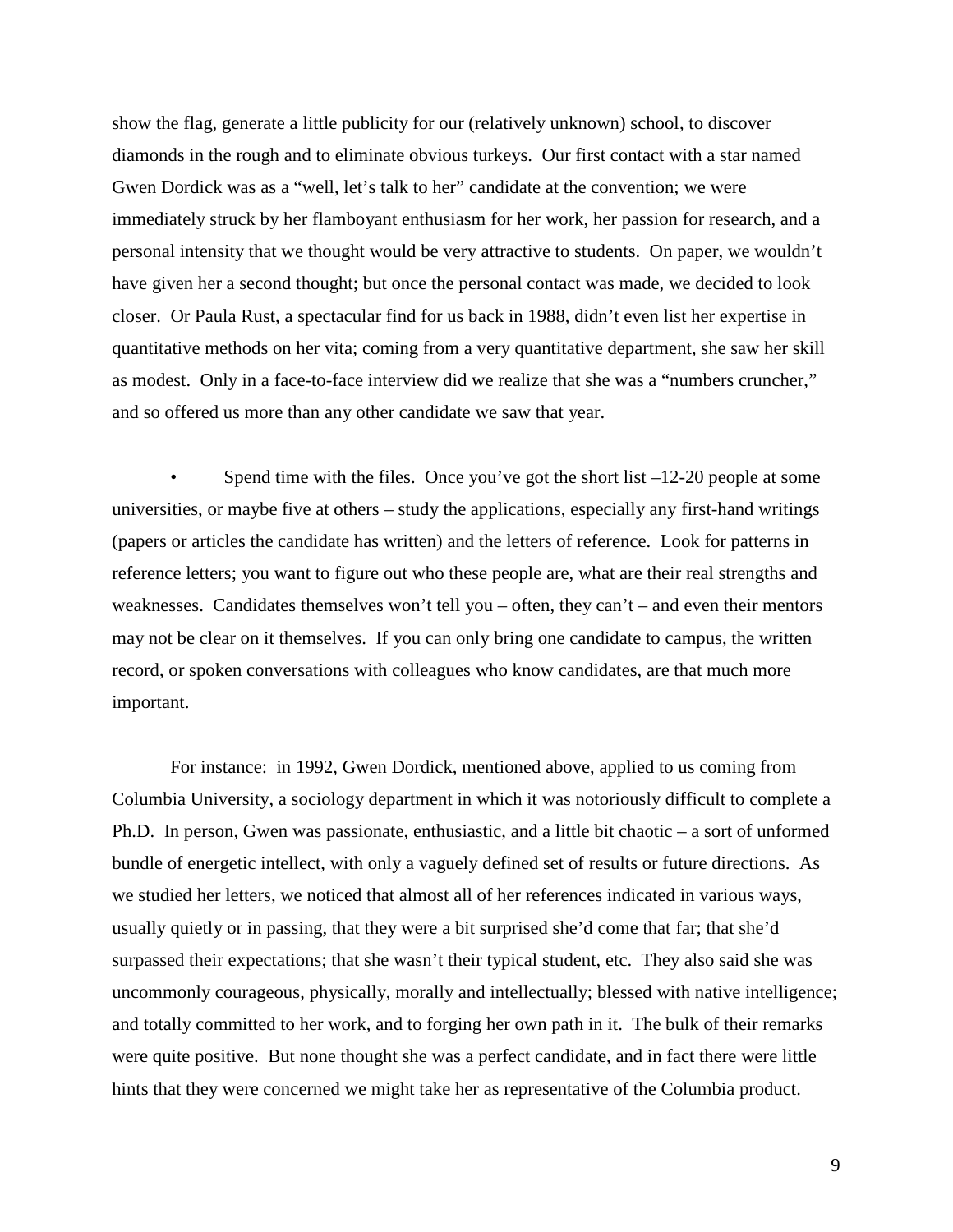That pattern in the letters was intriguing: Gwen always *surprised* them with the quality of her work. And then we read her dissertation chapters, as she sent them to us over the months of her candidacy. Every chapter was better than the one previous, in that short a time. She was noticeably improving, even over the few months of that autumn! Gwen consistently did better than even her mentors thought she would; and she was constantly improving in her work. In a program where some of her teachers seemed unsure about her, she finished at one of the hardest programs in the country. I literally began laughing when I put it all together. She'd be great, I thought, and we'd all be surprised. Her record was clear on this.

We hired her. She was a "project," no doubt, unformed and always experimenting – and eager to learn, and making dramatic strides in her teaching every term. The students loved her total commitment to her work and to theirs, as she chased them down the hallway yelling "You can't write papers like this! Clean it up before you turn it in!," laughing all the while. And at the end of four years at Hamilton, Gwen Dordick – yet again surpassing everyone's expectations, even mine, I confess – left us to take a position at Harvard.

 It was all there in her record, for anyone who took the time to read it all and see the pattern.

Lavish contact on your candidates. We send acknowledgements to every applicant, usually within a few days, telling them our timetable; send a congratulatory letter to those who make the short list, with an update on the process and, again, our schedule; I typically exchange e-mails and phone calls with any number of candidates, short listed and otherwise; our finalists get lots of attention; and, once an offer is made and accepted, we send a "final results" letter to all applicants, with a personal note to all of the short list people and phone calls to the finalists. In years when we run a search, we completely empty our departmental postage budget. I spend considerable time advising "failed" candidates on job search strategies, possible openings at other colleges, vita preparation, how best to prepare for the kinds of positions they want, and so on. We are genuinely grateful to our applicants, and try to let them know it.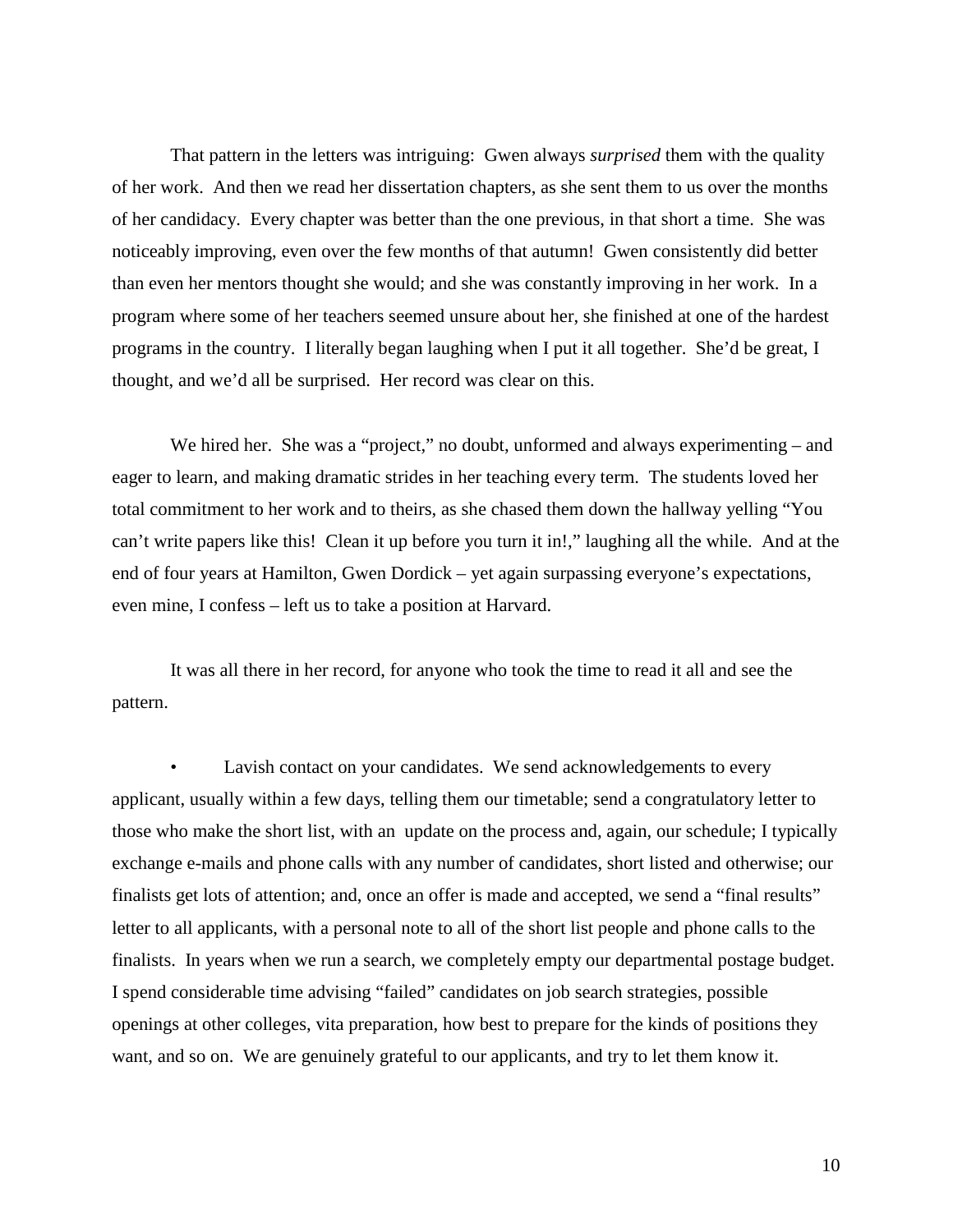This approach, we've found, produces (reasonably!) happy candidates, who then speak well of our department, are truly eager to be considered by us, tell their classmates that Hamilton would be a good place to work, and say nice things to us at professional meetings for years to come. Candidate contact spreads your reputation, for good or ill. For most of our applicants – 300 of them a year – that letter of acknowledgement, and then of rejection, is the only direct contact they will ever have with Hamilton College. We try to make it a positive contact, genuinely appreciative of their situation and sensitive to the anguish of looking for a job.

• Spend time on the final decision – on making it, and on talking it through with all the committee members. Obviously, you need to really think through whom you will hire and why, remembering the essence of "what do we really want." But here I'm referring to hearing out, to the end, the thinking of all the committee members, pro and con, in the details of their thinking. It's important, critically important, for the future of your department – and of the chosen candidate, who must live with anyone disgruntled by the decision – that everyone feels that their concerns, at least, are heard and respected. Even if there's disagreement at the end, it can be respectful disagreement, or at the very least people understand what the nature of the disagreement is. In fairness to your new hire, try to minimize any bad feelings among your colleagues about the decision taken.

# **4) Don't fall in love with a candidate.**

If you do, you'll never see their flaws, or any else's beauty.

 I don't mean love in the conventional sense – although that probably happens, too. I mean becoming enthralled with one candidate, typically early in the process, and finding yourself defending that person, extolling her virtues, talking her up. Your emotions take over; you find yourself enthusiastic about *this* person, believing that this is the one great chance. You find yourself a little disturbed when another candidate looks great. All manner of factors can capture your heart: a dazzling convention interview, a charming personality, good looks with lots of eye contact, attending the same high school, or a network of mutual friends. I've seen a fondness for pro football take a candidate to the finalist stage; I've seen being a white Southern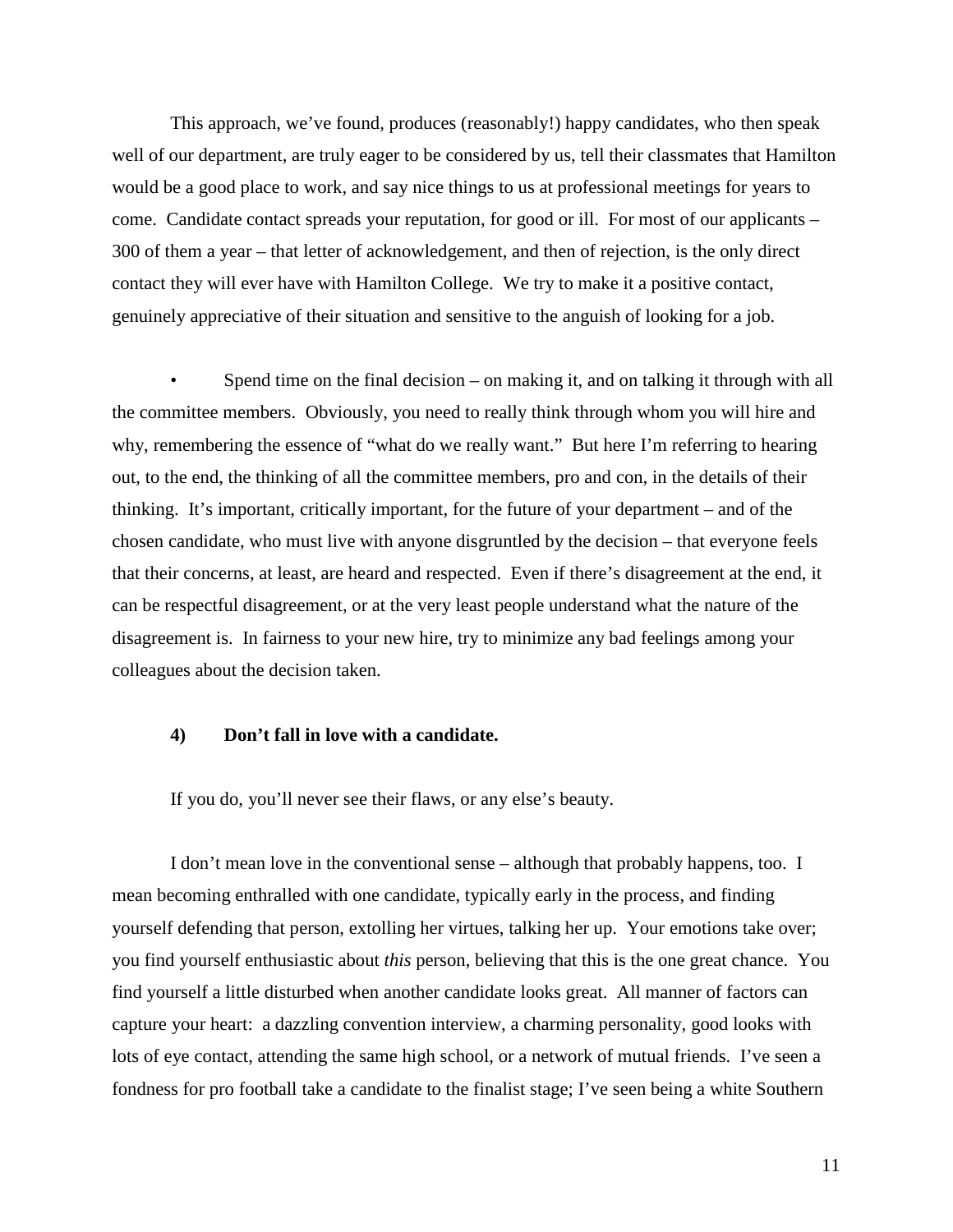male eliminate a candidate, explicitly. Being nice can be held against someone (as evidence of being "lightweight"); hobbies, clothing, acquaintances, all can count for or against a candidate. And lots of people – *lots* of people – use candidate searches to search not for good professors but for friends, especially those nice untenured friends who will always be available for a lunch date. At its worst, this is an abuse of power.

 Emotional involvement is, unfortunately, often encouraged by our hiring processes themselves, most obviously the early "straw poll" in which all the committee members declare publicly who they favor, or how they rank the candidates. This procedure forces members to publicly state a view, which then they (naturally) feel obligated to defend, as cognitive dissonance theory would predict. *A public declaration of support for a candidate can emotionally lock a committee member into defending that candidate.* At this point, you start amassing a case for your candidate, as if you're a lawyer defending a client. You then refuse to see the other candidates' strengths, your person's weaknesses become irrelevant, and the whole decision degenerates into open conflict. We've all been there; it's a natural response to a situation that is virtually structured to produce that conflict. In the end, it's my faction vs. your faction.

 Premature commitment to candidates can be avoided. Yes, you need a first cut list; but you needn't rank everyone with "my first choice" listed at the top. You can just have a list of eight or ten, and compare everyone's lists. And retain non-consensus candidates, whom one or two people feel strongly about. The main thing is to keep the process open, and don't let anyone get too strongly wedded to any particular outcome. I usually ask committee members to talk some about candidates they support a lot, and to review that candidate's strengths; but also to profile the strengths of other candidates. The discussion builds around "who is this person, and what are they good at?" rather than rank-order results. The ranking should be the very last thing that's done, not the first. Never say, "Well, Jackie likes McLellan, Dennis like Jones, and the rest of us want Vargas." It may well be true; but stating it this way makes the conflict too salient, I think. You'd do better, again, to review the strengths of each candidate and to discuss what the department really wants, then find the right fit. The outcome, that is, should be based on departmental needs, not the voting strength of various factions.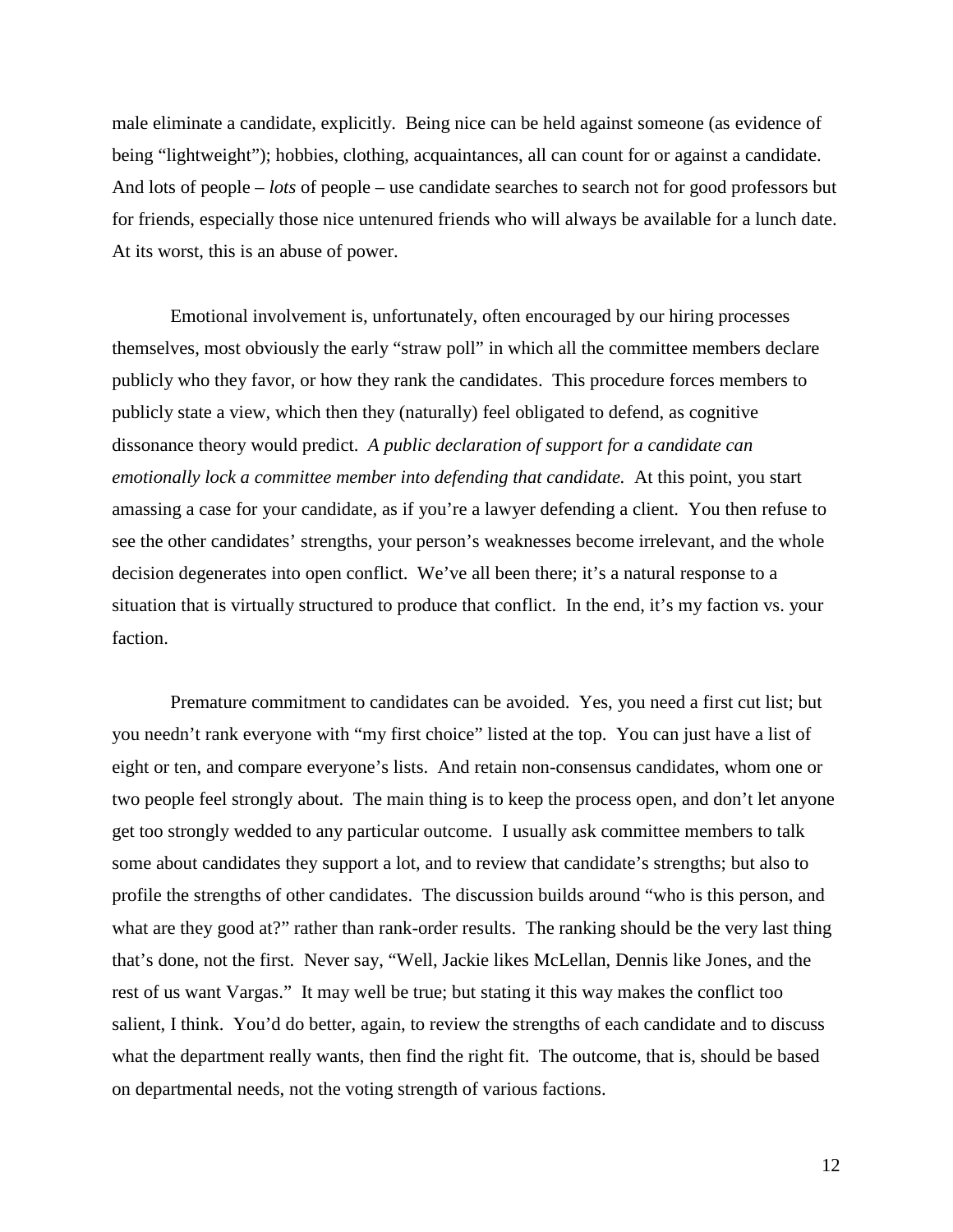The key here is to spend effort (1) figuring out what the department really wants, and (2) learning who the candidates really are. Premature commitment is a mistake strategically, since it subordinates departmental goals to conventional thinking; politically, since it needlessly polarizes the department; and substantively, since you wind up with relatively unfamiliar candidates whose records you haven't really studied.

# **5) Hire for demonstrated strength, not for lack of weakness.**

 Too often, candidates are eliminated for what they can't do, not hired for what they can do. The winning candidate then is just the survivor of a veto sequence in which weakness in some area, or failure to win support of one committee member, dooms a candidacy. What remains is one pretty good, pleasant person to whom no one objects, and who appears to be good at everything – at least on paper – but great at nothing.

 But the major benefit of organizations is that everyone *needn't* be good at everything. The division of labor is a powerful tool when used to maximize each person's contribution. Most modern organizations, especially those driven by performance pressures from their environment, have learned this thoroughly. No army requires that artillery experts also be expert sharpshooters or that a logistics master also be a good cook. The Metropolitan Opera asks that singers sing very well indeed, but it doesn't expect Placido Domingo also to handle ticket sales, or even put together his own costume. The great singers are hardly even expected to feed themselves; but they are required to sing, at a truly high level of proficiency.<sup>6</sup> Other people backstage provide the food.

 But some colleges insist on requiring that all their faculty be proficient in multiple unrelated areas. We ask that great teachers also be productive scholars, and that the most dedicated library-loving scholars spend time meeting with assistant deans on faculty governance committees. We expect the great, gifted advisers of undergraduates also to win grants from the National Science Foundation, and when they don't we fire them. It's a terrible waste.

 $\overline{a}$ 

<sup>&</sup>lt;sup>6</sup> I borrow the example from the late, great, Peter Drucker.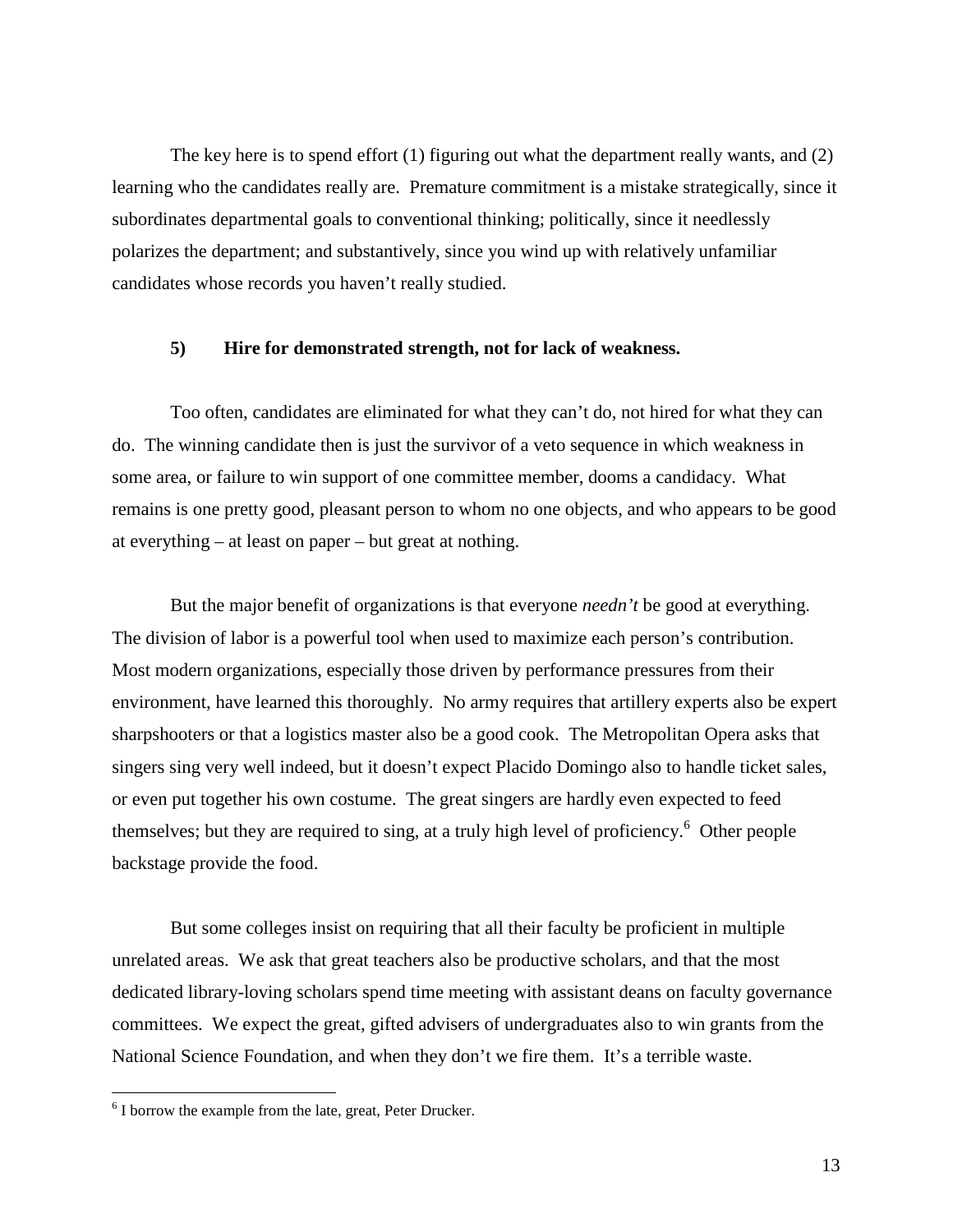Better to hire for real excellence at something that matters. Perhaps it is skill in the large introductory lecture, where beginning students are grabbed by your subject and shown its excitement. Perhaps you need a prolific and prominent nationally-known scholar, to raise the department's profile, attract strong junior candidates, enhance the college's prestige, and raise the intellectual temperature of your program. Perhaps you need a Chair, who can set out a sharable vision, work well with different people, be fair in evaluations, command resources from the Dean, and craft a program that best delivers to students what they need from their education. Perhaps you need a great seminar teacher who works best with upper-level students, saying little but setting a tone of respect for intellectual work and a love of ideas. In any case, the best strategy is to hire someone who's great at something, then place her where that strength will do the most good. Each person contributes his or her own great strengths.

 The standard-issue "balance of teaching, scholarship and service" is, therefore, a serious mismanagement of human resources. It is a recipe for mediocrity, in which outstanding strength matters less than across-the-board plausibility, and in which each individual, rather than the organization as a whole, must include all the needed skills. We lose great teachers who don't publish, and fine scholars who don't want to spend their days with undergraduates. Everyone is forced to work on meaningless committees in order to "get in their service," a waste of time to no good effect. If you're already a strong teacher, you spend your time not in teaching, but in trying to crank out a couple of articles that no one will ever read. After a few years of this approach, everyone on the faculty is spending time, and anxiety, on precisely the tasks for which they are least suited; they are trying to shore up their weaknesses instead of being spectacular successes in their strong areas. Faculty are demoralized, scholarship is mediocre, and teaching becomes – reasonably –an aggravation instead of a joy. And we wind up with a lot of pretty decent people, all pretty decent at pretty much everything, and great at nothing.

 Hire a variety of people, each excellent in some important field or task. Respect them all. At the end of a few years, you'll have lots of great people doing things they're great at, and you'll have a great program.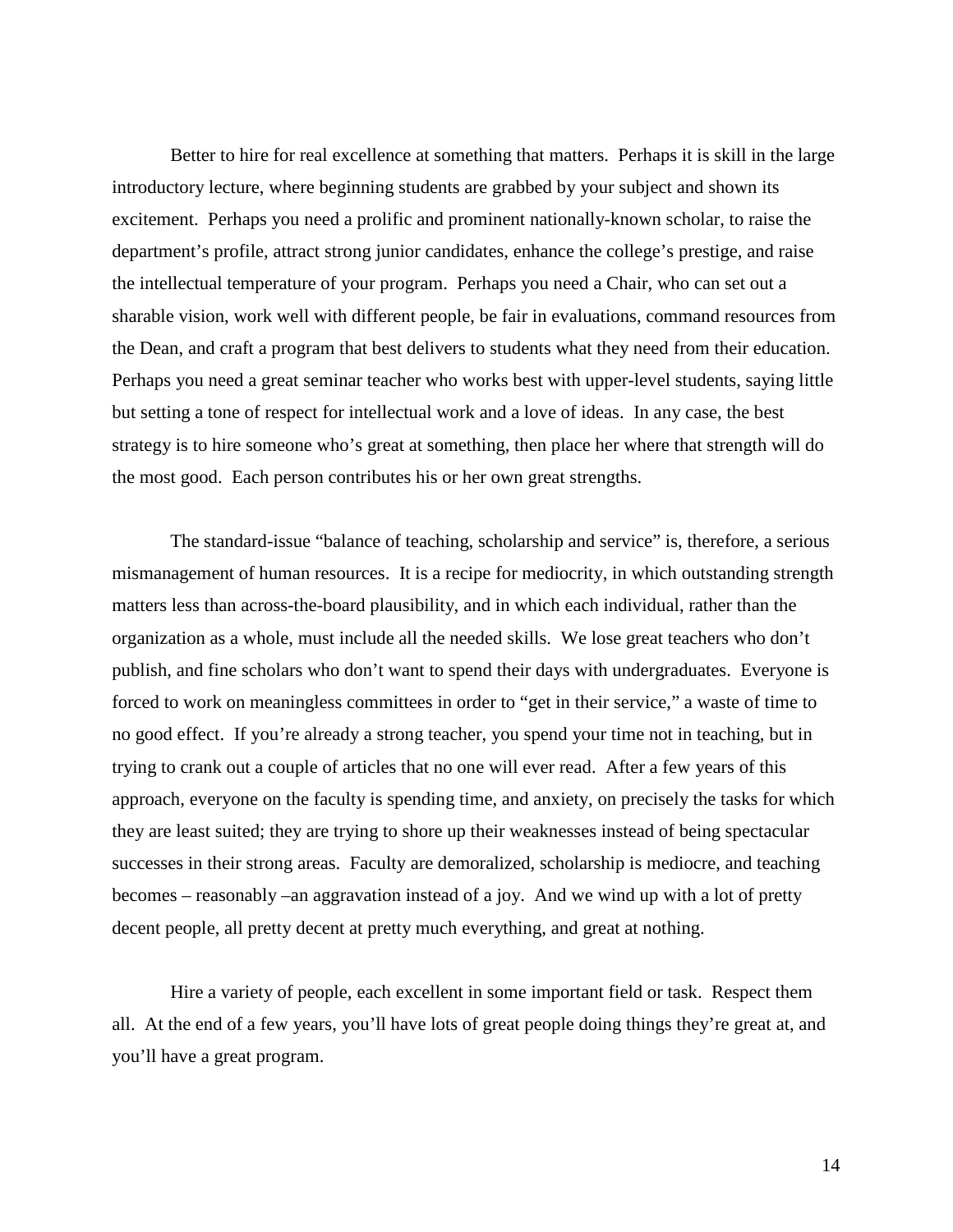# **6) Rely on the record.**

 To judge a candidate's strengths, look at her record. This seems elementary; the problem is remembering to do it. Instead, we are often misled by interviews, by self-assessments, by attitudes, by plans. For instance:

 • Many colleges ask for, and take seriously, statements of "teaching philosophy" or "my scholarly plans." Or they will determine a 30-year hire (the time some tenure-track people will be at your school) based on the fine points of a cover letter. That's okay if you're hiring PR writers, or philosophers of education, or grant writers; but lots of people can write beautiful statements about teaching without ever teaching at all, much less being good at it. I've read long, elaborate, even moving statements from colleagues whom I know to be lousy teachers. I've see great syllabi from people who are terrible in the classroom. I've also known marvelous teachers who refused to write anything of the "philosophy" genre, on the grounds that such statements are pompous rhetoric and a waste of time spent away from actually teaching.

If you want a teacher, hire a teacher. If you want a writer, hire a writer.

Interviews are risky in their own ways. A charming candidate can sweep into a job for which he is totally unsuited – unless charm with strangers is itself part of the job, as with insurance salesmen, politicians, or perhaps university presidents. All of your faculty can love a candidate, enjoy talking with him, find him perfectly wonderful – only to learn later that students find him vacuous, or condescending, or uninterested in the long, slow work of teaching students (for instance) how to write an essay. It's astonishing that we will pick even college deans by how smoothly they answer a few questions in a public forum, largely disregarding decades of actual behavior they have produced.

In years past, I confess, I've been misled by candidates' expressed "interest in teaching." It was a mistake. Lots of perfectly nice people are interested in teaching, and really want to do it, and have even spent lots of time doing it, without being at all good at it. I *suspect* that being interested in teaching helps one be good at it, but after 30 years of watching college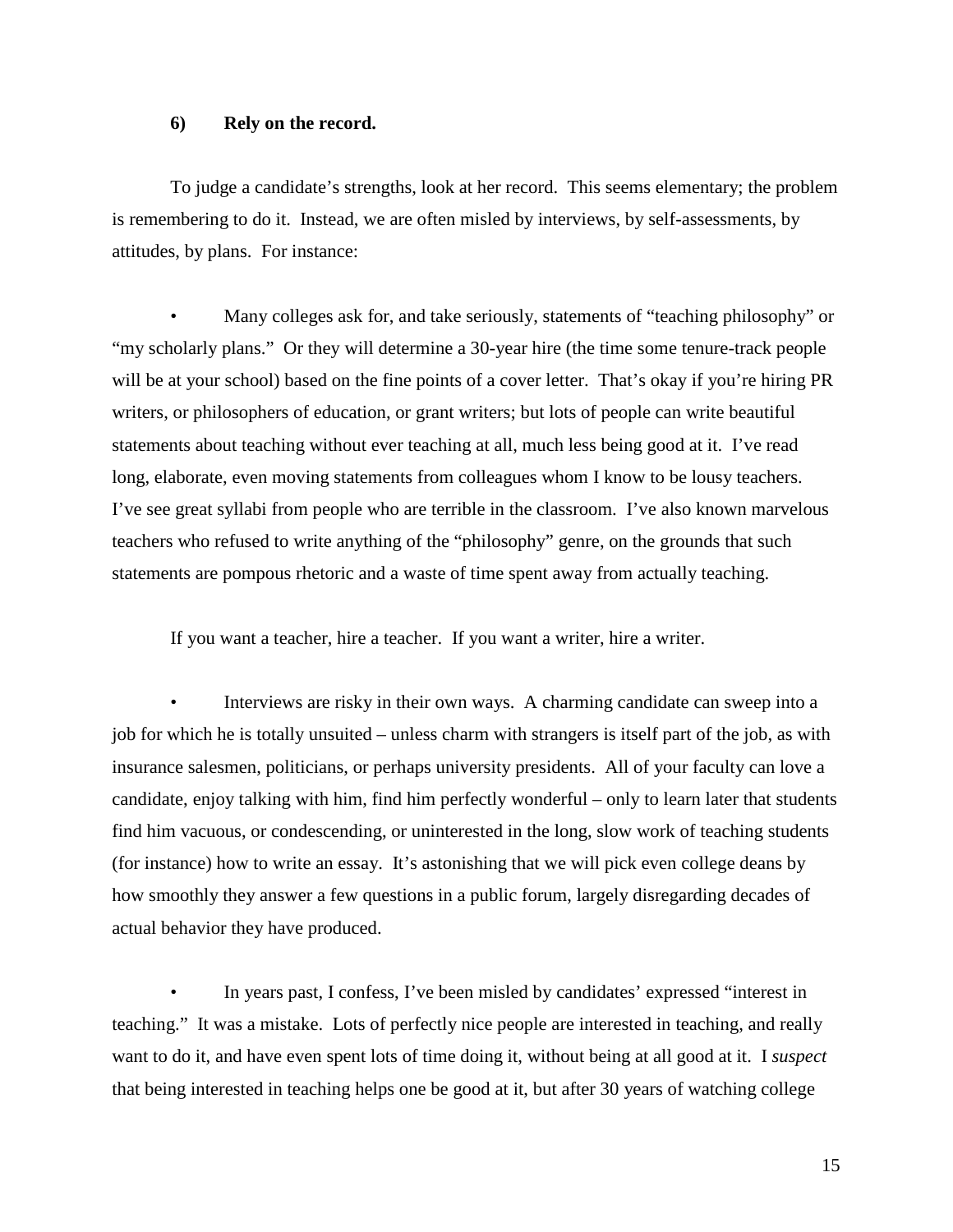teachers I have no actual evidence to support this belief. Some very good teachers entered the field grudgingly, and there are a few real disasters who claim to the end that they love it.

 So how do you pick your person? *The best predictor of a person's future behavior is their past behavior*. Look at which things they've actually done. That's the only empirical way to gauge how your candidate will perform in the job. All the rest is guesswork, speculation, and prejudice. By the age of 30, the vast majority of us have formed our personalities, and major changes are pretty rare thereafter. A hardworking, productive researcher is fairly likely to continue doing productive work; and helpful colleagues don't just, one day, stop helping. Relatively few great teachers change their entire personality and stop caring about students, stop taking classes seriously, stop doing their work. It happens, yes – and if it does, you should look at your way of handling teachers – but I think it's rare.

 If you want to know what the person will do in your job, look at what they've done already in their other jobs. Do top students always admire and respect them? What, in detail, do colleagues' reviews say? Some teachers always draw large numbers of students despite famously tough grading; others regularly win praise for making difficult material exciting. Evidence can come from reference letters, course evaluations, phone conversations, anything. Our task – and we are professional researchers, after all – is to comb that evidence, drawing valid conclusions.

 Relying on the record can actually open possibilities. For instance, many departments require "Ph.D. in hand" for candidates, apparently on the grounds that too many people never finish the dissertation otherwise. But (1) this stipulation cuts your pool of candidates dramatically, and abandons the chance to grab a good person before other places will consider him, and (2) it's not necessary. Finishing the Ph.D. is a challenge, no doubt, but it's not a completely unprecedented challenge in any one person's life. People who finish things on time will probably continue to finish things on time. *Look at the record*. Does your candidate have a record of completed tasks – degrees done promptly, MA theses completed on schedule, papers and articles actually presented or published – not just "in progress"? At one point, all of the tenure-track faculty hired in Hamilton's Sociology Department over a 12-year period came to us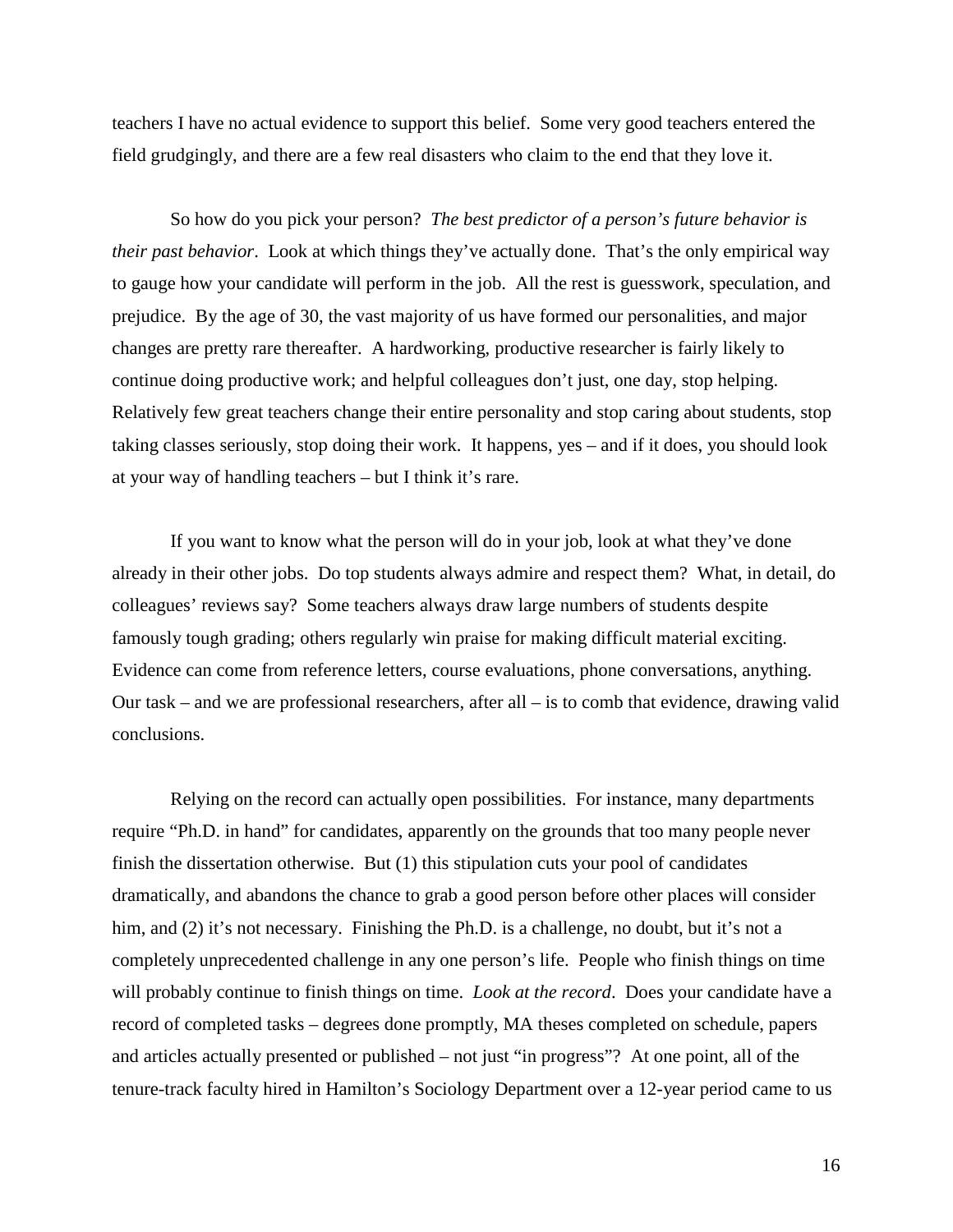"ABD" – and all finished promptly, and published the results. There was little risk involved, since all had strong records of completing work promptly and without pushing. When Gwen Dordick (mentioned earlier) was a candidate at Hamilton in the early 90s, the question "will she finish?" was raised. To answer the question, we look at the record – she had completed college on time, finished her graduate degrees promptly, had a number of papers already out, and was sending us chapters every month or so, each one better than the previous. She had cleared one hurdle after another with no complaints. There was little risk in hiring her, since everything in her record said she would finish promptly. The same has been true for all of our junior hires since, who have exercised tremendous self-discipline in their work. But it was all there before we hired them. When in doubt, *look at the record*.

#### **Conclusion: What do you want?**

 The hiring strategy proposed here rests on two principles: 1) decide what you really want, and then 2) find a candidate who actually *does* what you want.

 Neither practice is easy. Deciding what you want is not a matter of adding more to your Wish List, but instead of subtracting, or synthesizing, from that list down to one or two crucial factors. Relying on conventional standards only guarantees that you'll fight for the conventional candidates, and automatically discard perhaps dozens of candidates who would do marvelously well if only someone would appreciate their talents. Sticking to what you want, though, requires self-discipline and courage. Your discussions of "what we really want" should continue through the final decision – because, in fact, that is what you're deciding: you're deciding, in the most concrete way possible, what your program actually values.

 The second principle – finding the right candidate – is mainly a matter of hard work and analysis. You have to look widely, study lots of files, analyze candidate's records carefully, disregard irrelevancies, control your own emotions, and spend lots of time shuttling between what you want and who the candidates are.